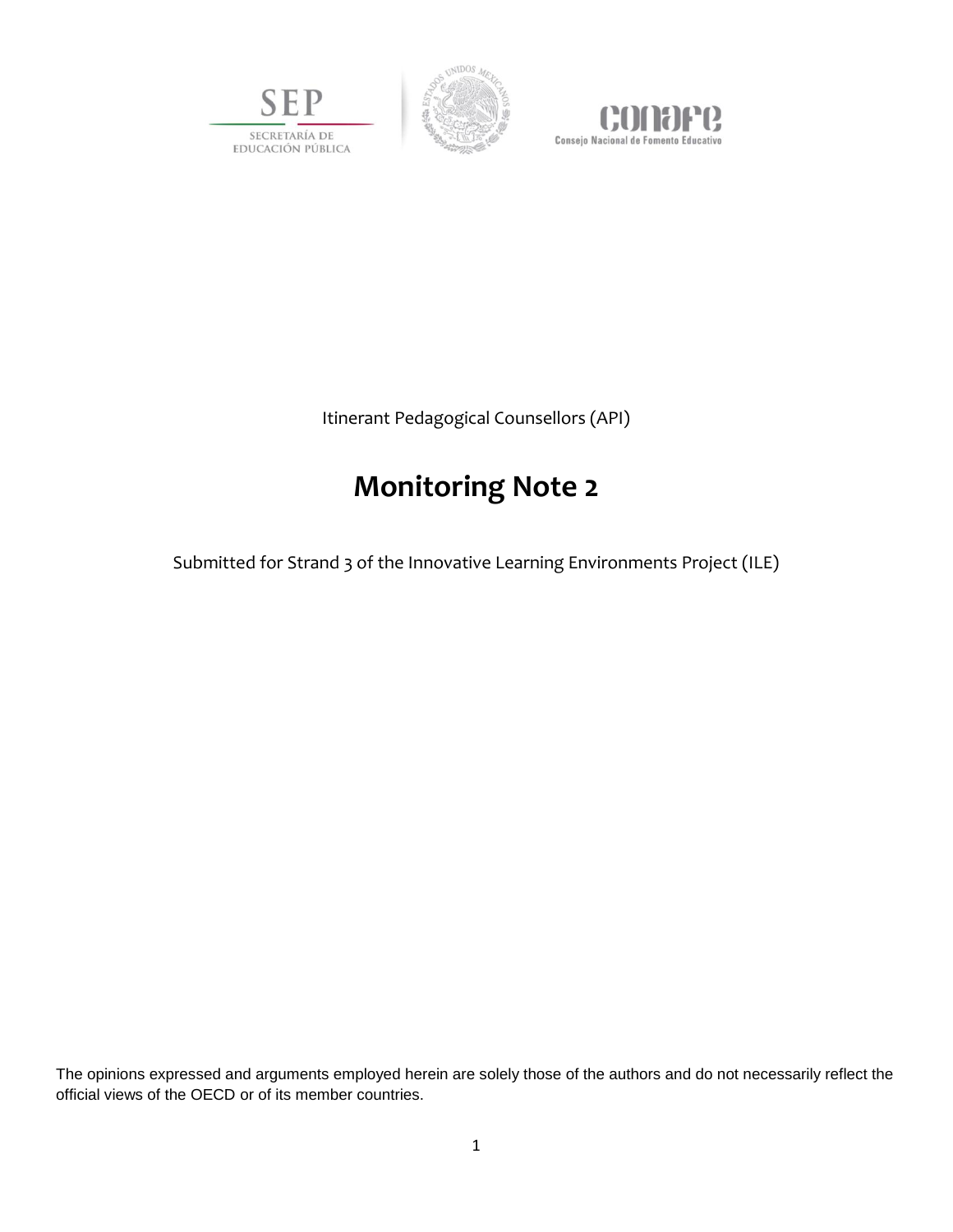





Itinerant Pedagogical Counsellors (API)

# **Monitoring Note 2**

Faced with the persistent educational inequalities that prevent children and adolescents from completing a high quality basic education, the National Council for Educational Development (*Consejo Nacional de Fomento Educativo* - CONAFE) took up the challenge, which fell within its powers, of refocusing the institution's efforts to guarantee quality learning for the most disadvantaged children and adolescents in society under equal conditions through the implementation of optimal pedagogical intervention strategies.

To achieve this, it designed the Itinerant Pedagogical Counselling (*Asesoría Pedagógica Itinerante* - API) strategy, which began in the 2008-2009 academic year with the aim of improving the learning of the most underperforming children in highly or very highly marginalized areas through a personalized counselling system.

The API initiative takes its inspiration from the Finnish personalized student care model, which provides for systematic detection of learning difficulties and disadvantages for the purposes of developing strategies tailored to the needs of each child. Based on this successful experience, CONAFE had to adapt its proposition by factoring in the specific context of community services, characterized by a multi-grade model assisted by young adults (insert LEC characteristics here), in order to fit the design scope stated below.

The API design provides for the pedagogical intervention of a teaching professional whose role is to support and assist children's learning with the aim of reducing academic underperformance, reinforcing the practices of the Leaders for the Education of the Community (*Líderes para la Educación Comunitaria* - LECs), and offering guidance to parents in the interests of facilitating their dynamic and collaborative participation in their children's education.

# **1. Key Changes to the Strategy**

### **a. Goals**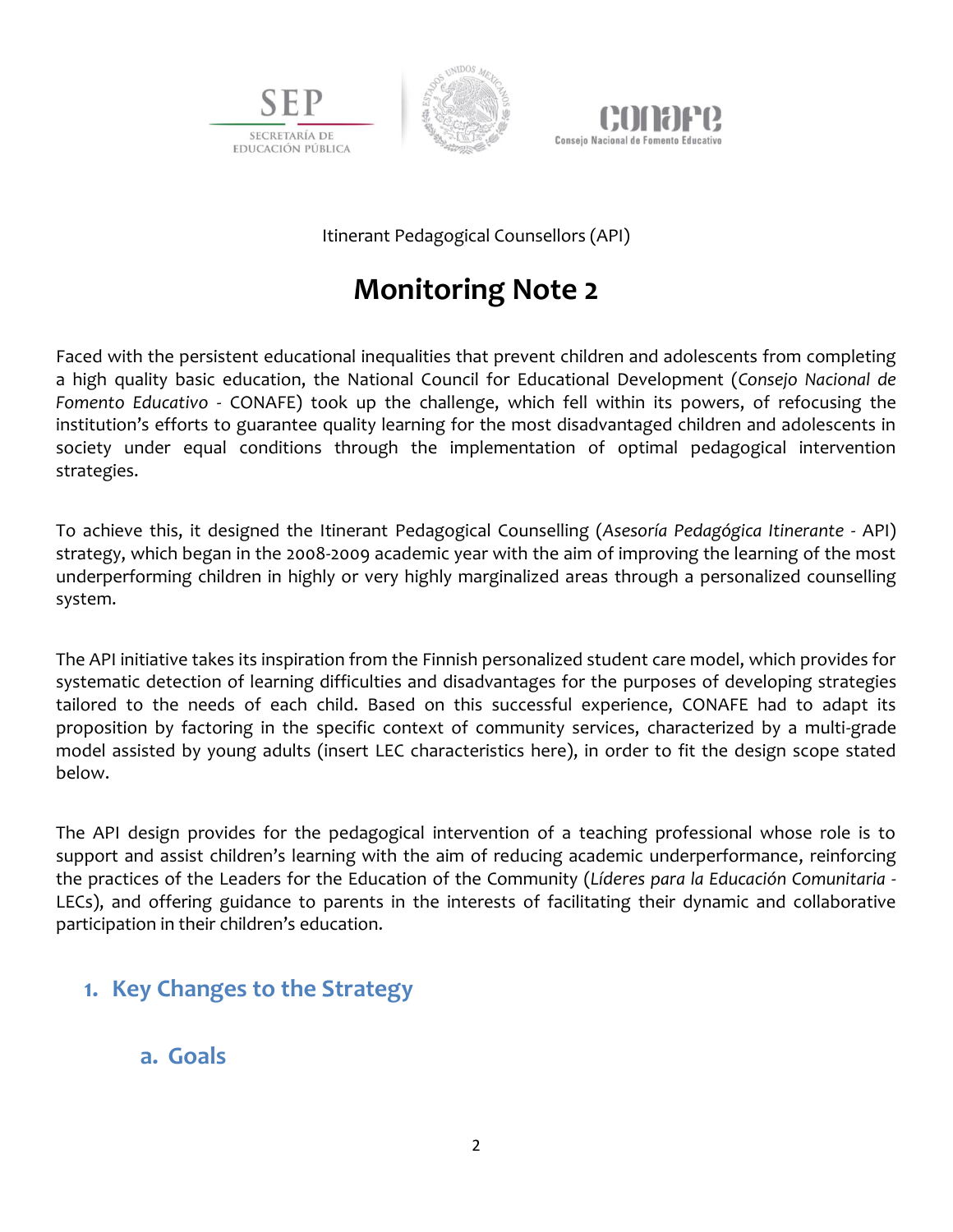





As a result of the strategy's follow-up, monitoring and operational assessment in the field, the proposal was made to rework the goal every academic year while maintaining its core essence of pedagogical intervention. By defining the overall goal with greater precision, we could determine the scope and nature of the strategy with greater clarity in each of the following aspects:

- Improved learning of primary school pupils with the most marked academic underperformance; counselling provided to educational figures to strengthen classroom processes, and the participation of parents in their children's education.
- Profiling of the Itinerant Pedagogical Counsellor as a decisive factor in achieving strategy results.
- Focus on API intervention in primary education as the basis for improving learning achievement in all areas of schooling that form part of the basic education curriculum.
- Focus on API intervention in the development of communicative and mathematical skills.
- API participation in bimonthly mentoring meetings to share pedagogical strategies and experiences with educational figures that do not receive counselling for the purposes of strengthening their training.

Moreover, the modifications made to the strategy's goals and the various implementation processes were the result of the horizontal collaboration work of all agents involved, in the central offices and state agencies of the National Council for Educational Development; all opinions, recommendations and observations were documented, organized and factored in to refine the pedagogical model for the implementation of Itinerant Pedagogical Counselling.

# **b. Alignment with Current Education Policy**

Since December 2012, Mexico has had a new Federal Government administration and therefore a new National Council for Educational Development. The Itinerant Pedagogical Counselling strategy is valued by the new CONAFE authorities as a public policy exercise aimed to guarantee inclusion and equality in the community teaching model, and as an invaluable pedagogical support for Leaders for the Education of the Community $<sup>1</sup>$ .</sup>

 $\overline{\phantom{a}}$ 

<sup>&</sup>lt;sup>1</sup> Formerly known as Community Instructors.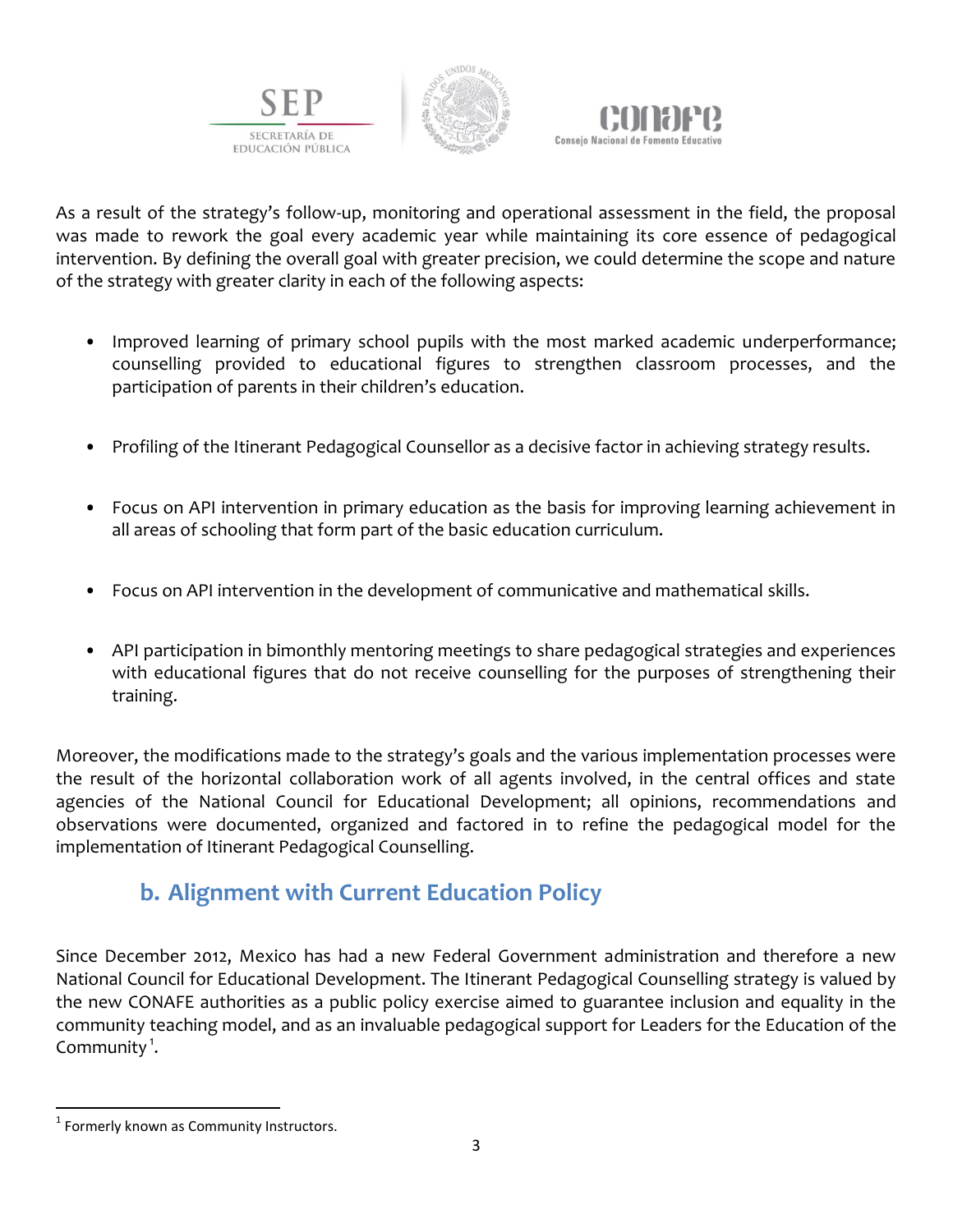





Mexico's new education policies are set forth in the 2014-2018 National Development Program - specifically in the National Goal: Mexico with Quality Education. Strategy 3.1.5, in particular, sets out to reduce school dropout rates, to improve graduation efficiency rates at all levels of education, and to increase the rates of transition between one level and another. In this respect, two lines of action are defined:

- To extend tutoring support systems with the aim of reducing student dropout rates and promoting the timely completion of studies.
- To set up support programs for students with educational difficulties to encourage students to develop good study habits.

This guiding document gave rise to the 2013-2018 Sectoral Program for Education, published in the Official Journal of the Federation on December 13, 2013.

This Program sets forth six goals that will shape the educational actions pursued during this administration, each complemented by its respective strategies and lines of action. CONAFE will concentrate its efforts on Goals 1 and 3.

- Goal 1: To guarantee the quality of learning in basic education and to ensure the comprehensive education of all population groups.
- Goal 3: To guarantee greater education coverage, inclusion and equality among all groups of the population in order to build a fairer society.

Finally, the strategy is framed within Goal 2 of the 2014-2018 Institutional Program of CONAFE, unveiled in May 2014: To strengthen CONAFE's educational services to ensure that children and adolescents remain in school and complete their Basic Education. This goal contributes to the institution's first strategic focus: Educational quality and inclusion.

### **2. Leadership and Partners**

Starting from the 2012-2013 academic year, the role of Strategy Operation and Follow-Up Coordinator was created to work with the strategy design, execution and evaluation staff in each Mexican state. There are 46 Coordinators nationwide.

A new loan has been approved by the World Bank for the 2014-15 academic year, which will be used to fund all strategy assistance in the community education services of all 31 Mexican states.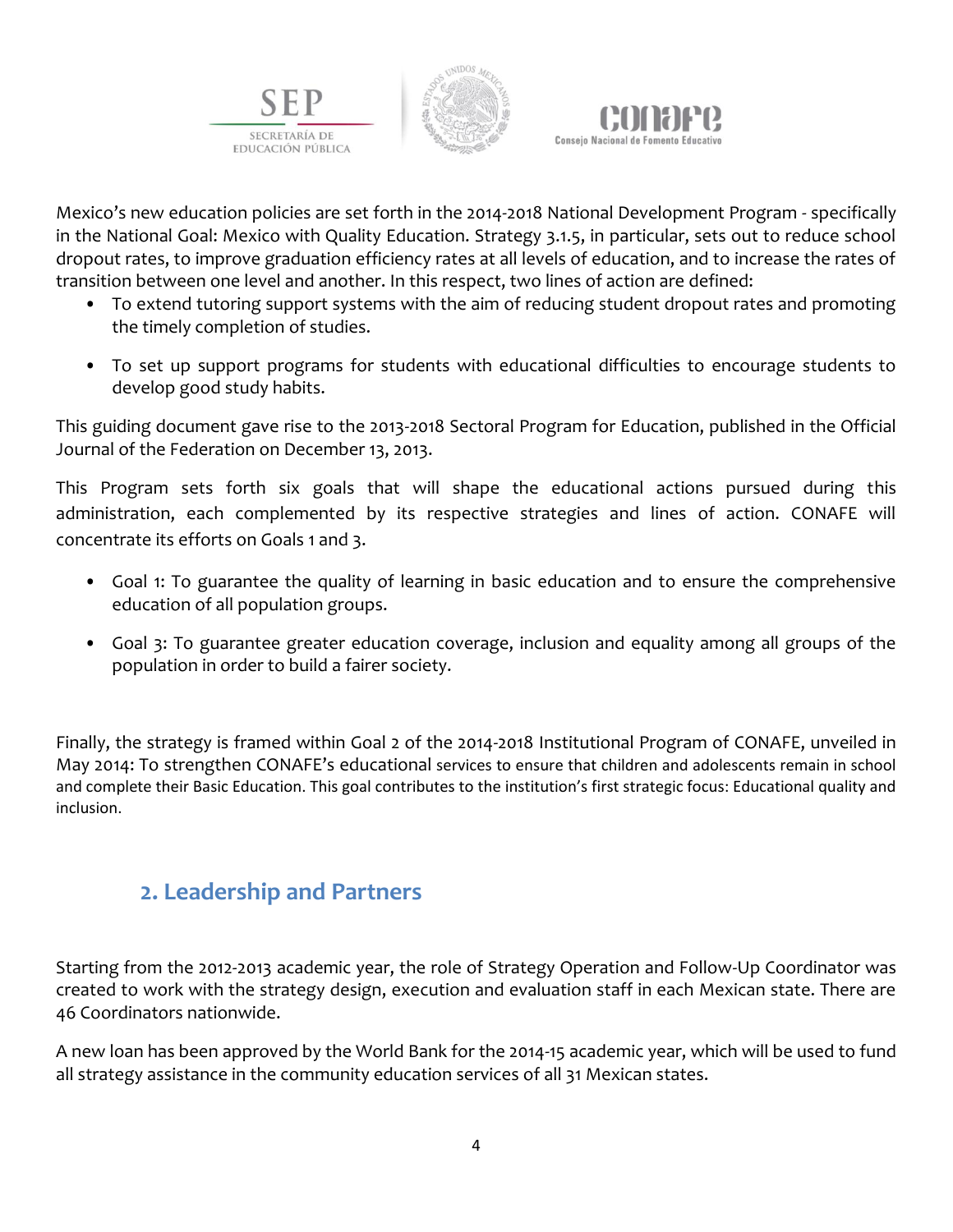





A collaboration agreement is close to being agreed with the National University of Pedagogy (*Universidad Pedagógica Nacional*), one of the universities whose teaching graduates provide CONAFE with the largest number of Counsellors nationwide.

In line with the national education policy, CONAFE has shared the API strategy and its pedagogical intervention model with schools in the National Education System, meaning that 944 counsellors will now assist 1888 schools administrated by the Ministry of Public Education (SEP) across 26 Mexican States during the 2014-2015 academic year using CONAFE funds. For this purpose, specific materials were prepared for APIs under the Basic Education Plan and Programs.

It is important to note that two Mexican states (Hidalgo and Zacatecas) have implemented the API strategy in schools with their own economic resources, thus having decided to invest in the API strategy for the purposes of benefitting more schools and more children, based on the results achieved.

Therefore, CONAFE is taking the leadership in implementing Itinerant Pedagogical Counselling as part of its powers to design innovative strategies that contribute to improving the quality of education.

With the support of the World Bank, the API Impact Assessment began in 2014 and is due to be completed in 2018. The issues to be evaluated include:

- 1) Whether the program impacts on the educational indicators of the children receiving the intervention, the pedagogical practices of Leaders for the Education of the Community, and parental participation in their children's school activities.
- 2) Whether it improves pupils' capacities to regulate their learning, and whether they develop the skills to learn independently and in a group. Effects of personalized attention, favorable learning environments and other aspects. Skills development of the Leaders for the Education of the Community that receive counselling from APIs, improvements in multi-level work and parental skills development.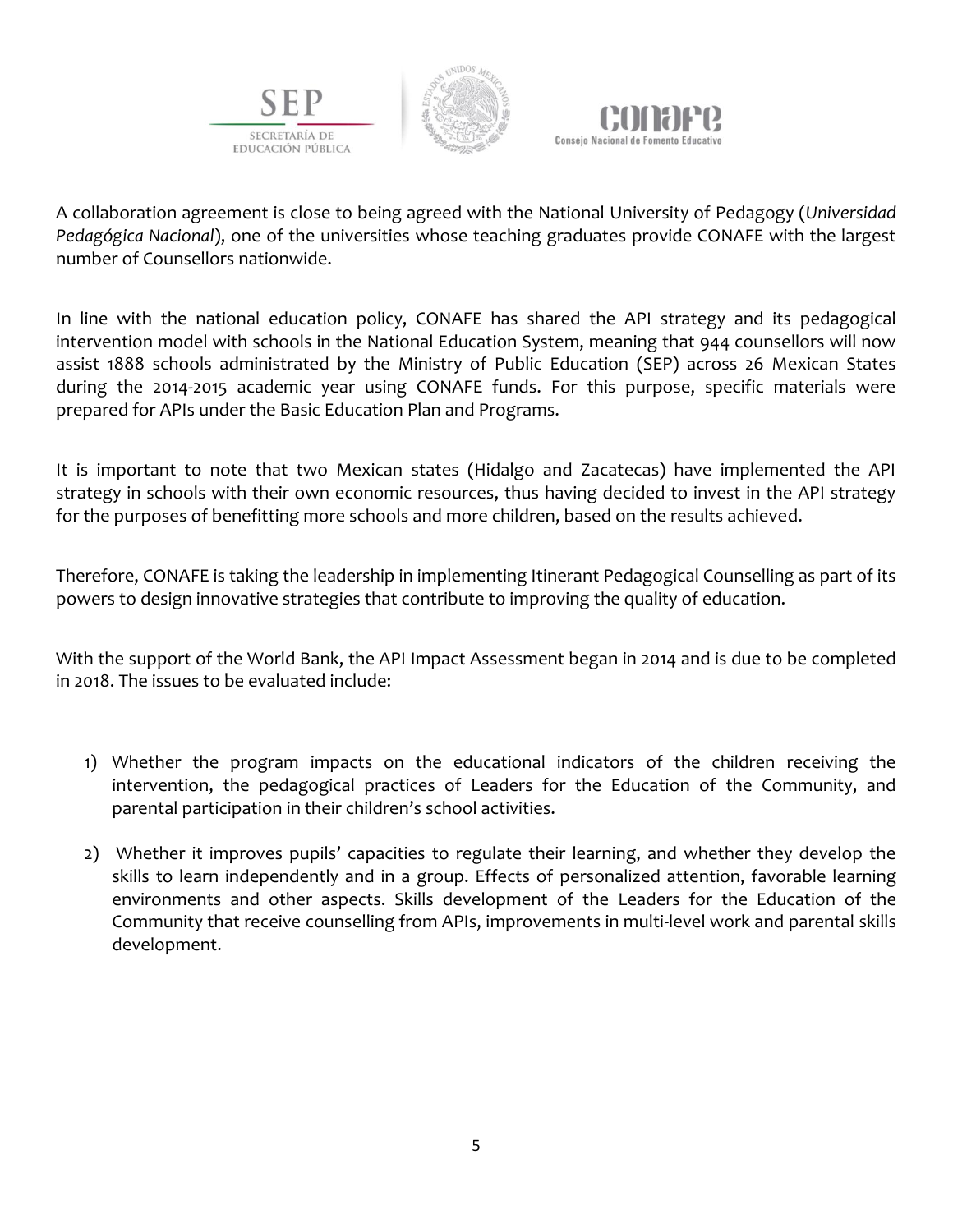





# **3. Proof of Efficiency and Effectiveness**

During the 2013-2014 academic year, **2,099 APIs** assisted **4198 CONAFE-administrated community primary schools**, benefitting approximately 41,000 children. Steps were taken to incorporate **882 new APIs across 1480 primary schools administrated by the Ministry of Public Education in 22 Mexican states,** benefitting 47,000 pupils.

Through the different follow-up and monitoring actions used to identify achievements in CONAFE's pedagogical interventions during the 2013-2014 academic year, we found the following:

### **3.1 Changes in Learning Environments**

# **3.1.1 State-Level End-of-Year Reports**

The state-level reports submitted in August and September 2014<sup>2</sup> highlighted some behavioral changes as a result of the strategy, such as:

### **Pupils:**

- Improved reading comprehension
- Improved writing skills, with better use of punctuation marks and capital letters
- Posing and solving of basic mathematical problems
- Improved reading and writing of numbers
- Recognition of the positional value of units up to hundreds of thousands
- Classification of fractions
- Analysis of information presented in pictures, tables and charts
- Teamwork
- Increased self-esteem and self-confidence
- Greater pupil participation

#### **Community Education Leader:**

 $\overline{\phantom{a}}$  $^{2}$  Twenty-nine states reported qualitative progress in the implementation of the API strategy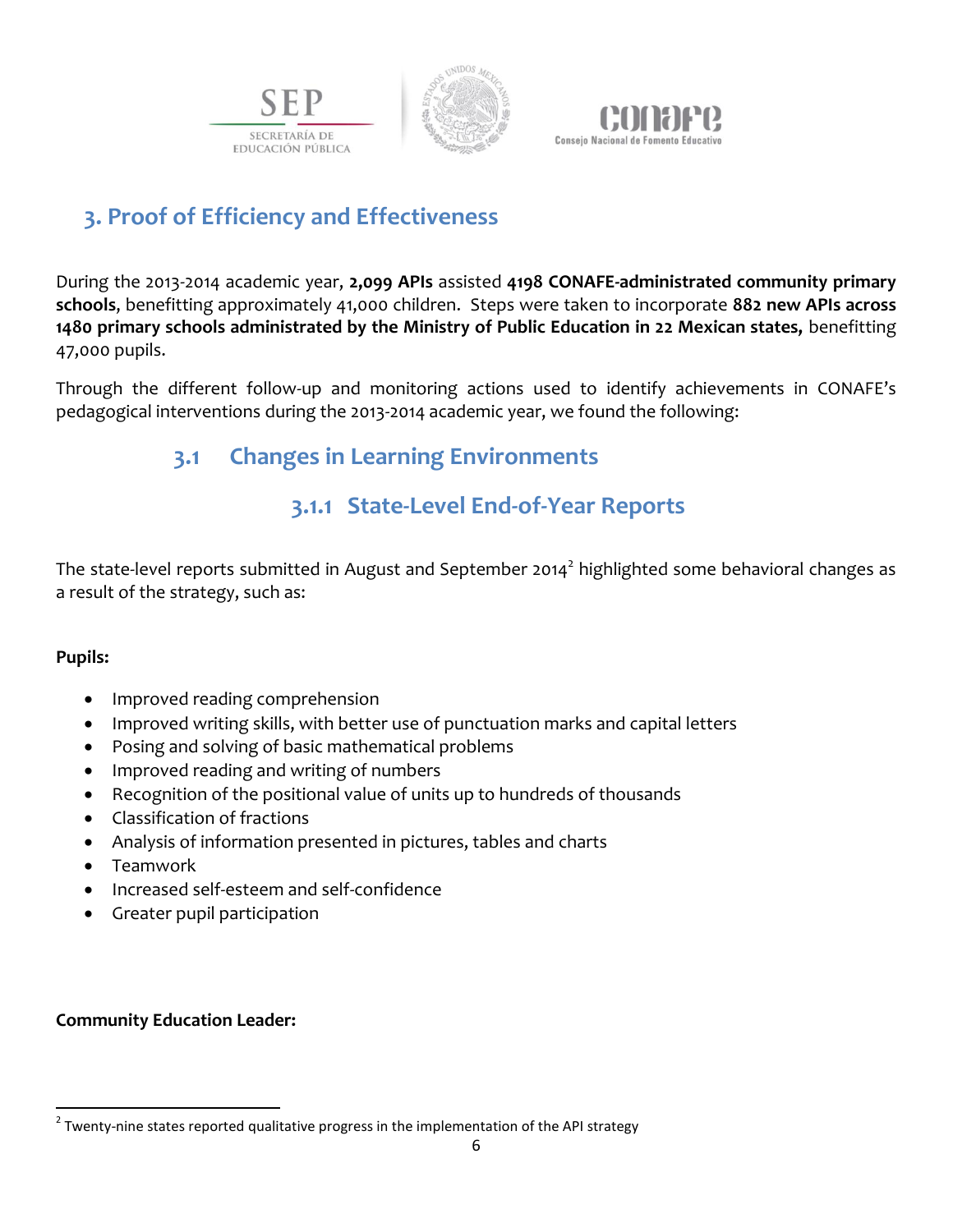





- A good relationship was struck between the LECs and APIs, creating an appropriate synergy for pupils' learning
- Joint planning
- Increased willingness
- Creative development
- Preparation of materials to achieve set goals

#### **Parents:**

- Greater engagement with their children, providing them favorable conditions in which to continue their studies
- Greater involvement in the educational processes of pupils through workshops and homework

### **3.1.2 Focus Groups**

In June 2014, focus groups were conducted to find out the opinions of APIs in relation to the operation of the strategy, the implementation of learning materials used during counselling, the identification of strengths and weaknesses, and suggestions for improvement.

In these focus groups, conversations were held with APIs with targeted questions posed to help us understand their opinions in relation to the strategy, challenges, actions implemented to improve the strategy, and the benefits they have been given through the meeting.

The states selected by the Directorate for Community Education and Social Inclusion (*Dirección de Educación Comunitaria e Inclusión Social*) to conduct focus groups were: **Guanajuato, Sonora, Veracruz and Yucatán.**

The key observations of counsellors were as follows:

### **Training**

- They believe that the training period and issues addressed during training were sufficient.
- It would be good for APIs to be included in LEC training to better understand the Community Education model.
- More information needs to be included on the written language acquisition process for APIs.
- The use of case studies for Counsellors to propose solutions has been suggested for API training.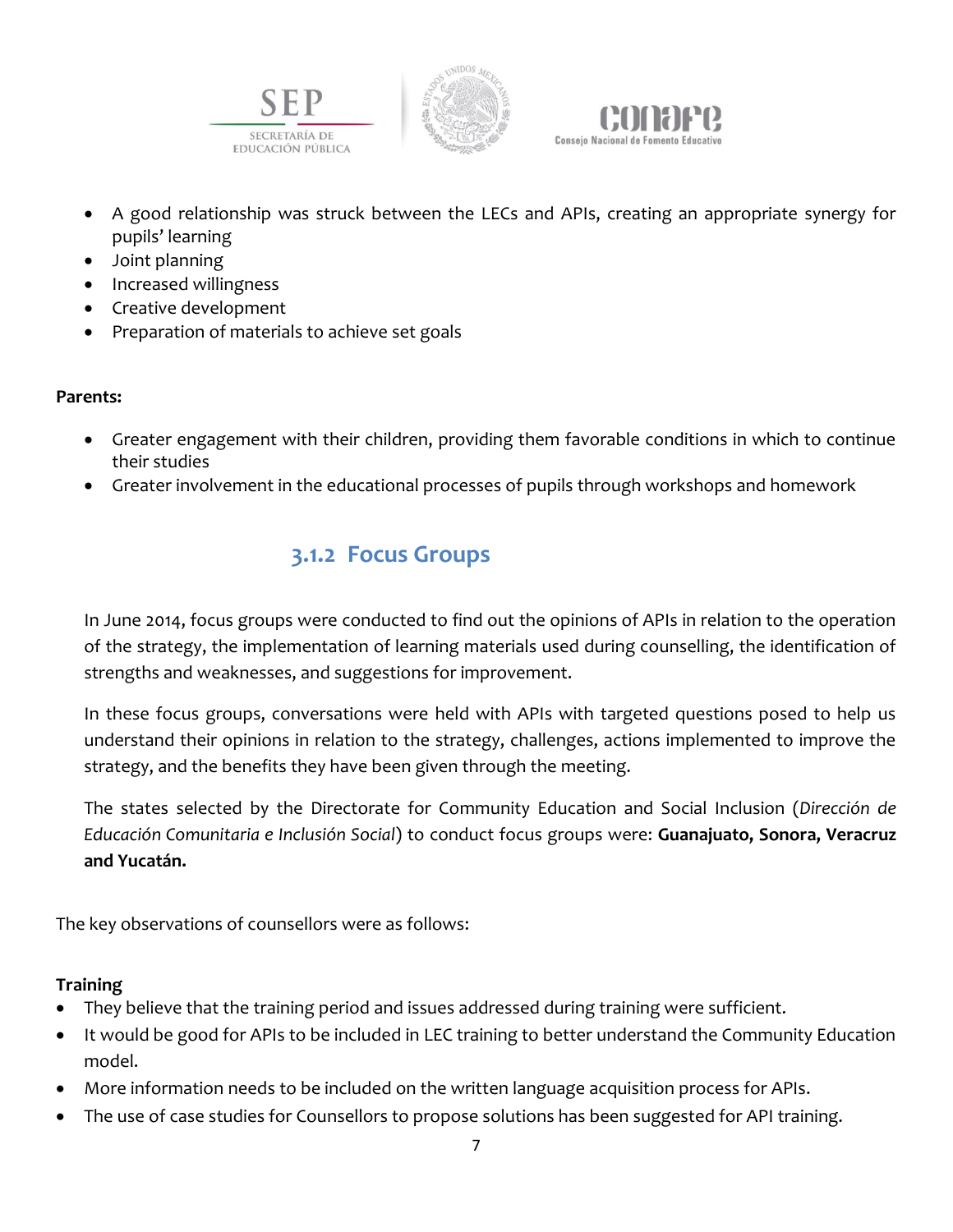





- Some issues have been requested for inclusion, such as the learning outcomes anticipated by CONAFE, greater detail to be provided on the community education model, and exercises to be conducted that require greater analysis of pupils' learning difficulties (Waterfall model).
- They also mention that they require more forums where they can meet, and specially-designed spaces for API mentoring meetings to facilitate tutoring interventions.

### **Community Context**

 $\overline{\phantom{a}}$ 

- They attribute the underachievement of students to family problems, poor diet, lack of parental responsibility, underperformance of LECs and low self-esteem.
- In some cases, LECs have left the program due to the conditions of communities.
- There are some pupils in the higher grades in these communities that are unable to read properly.
- Some families do not supervise their children's learning, despite the recommendations of the educational figures. Communication within families is poor and parents place little value on their children's studies and skills, or are skeptical of the usefulness of what they learn at school.
- Suggestions were also received to the effect that the operation, follow-up and content of support materials for the pedagogical intervention of APIs should be improved, and this will be taken into account for subsequent academic years.

# **3.1.3 Online Questionnaire**

During end-of-year evaluation sessions, the APIs were asked to answer an online questionnaire<sup>3</sup> in groups of five to gather information on community interventions based on the learning evidence of pupils, parents and LECs.

In total, 385 questionnaires were compiled, which gathered the opinions of approximately 1,925 APIs in 18 Mexican states.

The APIs believed their pupils to have shown improvements in the regulation of their own learning, as displayed through their motivation to learn about new subjects, as well as through their increased autonomy and greater self-esteem. This high level of motivation on the part of pupils to learn is evident

<sup>&</sup>lt;sup>3</sup> On the strategy page <u>http://www.conafe.gob.mx/apis/Paginas/default.aspx</u>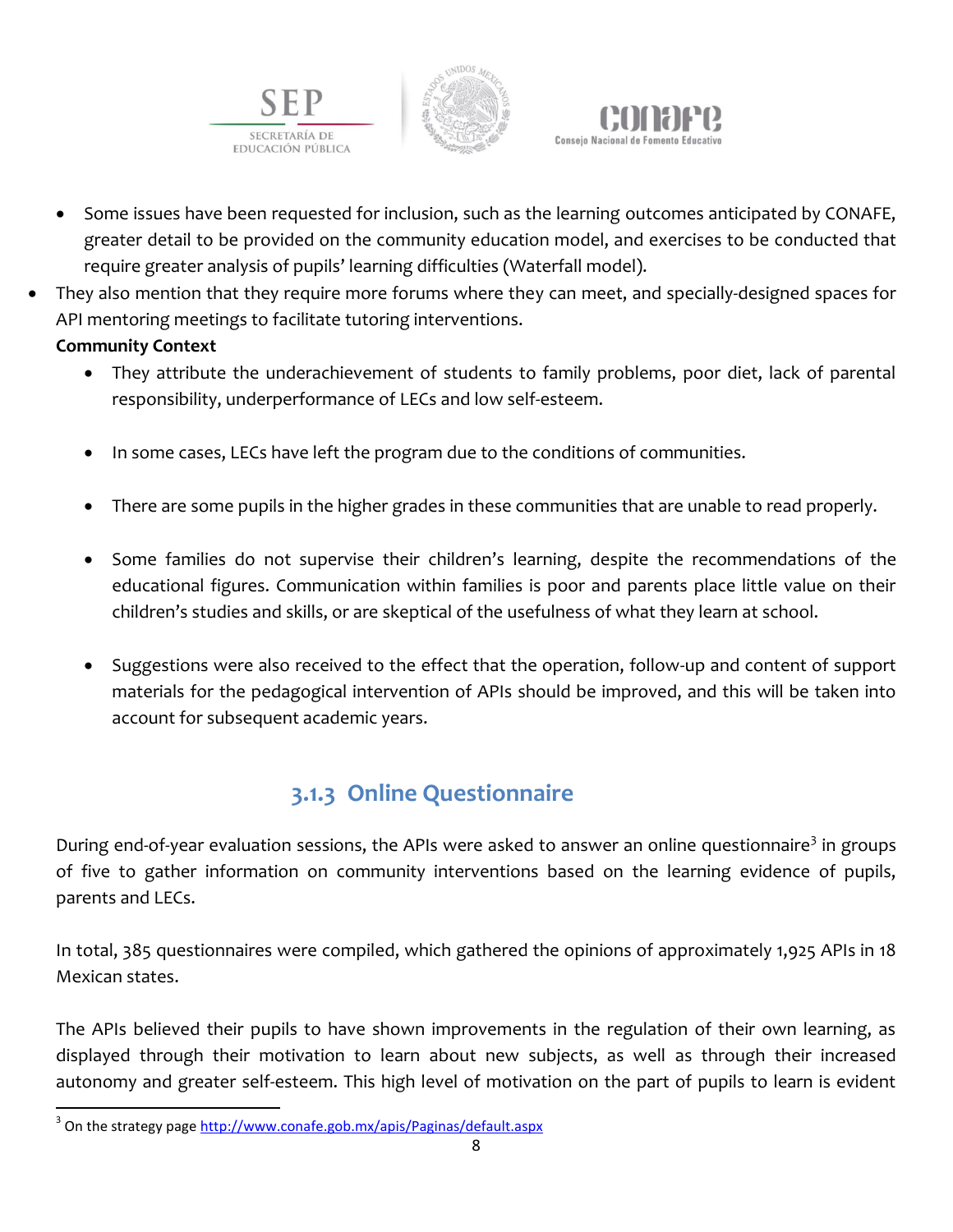





through an increase in school attendance, classroom participation and a willingness to carry out activities, as well as improvements in their work and tasks submitted.

This change in the pupils could also be observed in parents, who were more open to conversing with LECs and APIs, where they asked about their children's performance in the classroom. They notably provided greater support in their children's homework and attended workshops and other sessions with greater frequency.

Group learning was promoted and parents were encouraged to take part in classroom activities with their children. This strategy fostered a sense of comradeship and teamwork.

In relation to the personalized counselling of underperforming children, the APIs planned creative and enjoyable activities based on the outcomes of the diagnostic assessment carried out at the start of the academic year. They also paid visits to children's homes and gave targeted classes involving specific tasks.

The counselling of LECs helped ensure that learning materials were put to better use in the classroom and that various bibliographical sources were consulted to produce more creative activities and greater integration between LECs and APIs. Visits of Tutor-Trainers and Educational Assistants to the community were leveraged to share experiences and provide pedagogical recommendations and guidance. Some states held collegiate meetings and participated in mentoring meetings to gain an understanding of the progress being made by the APÏs in the education services to which they were assigned.

Social media was a useful tool for APIs to keep in touch with colleagues to suggest ideas and strategies based on their findings in the communities. They therefore worked as a group to resolve any issues that arose in their pedagogical interventions with children.

# **3.2 Changes in Learning Outcomes**

As part of the procedures for pedagogical intervention, a diagnostic assessment instrument was applied up to the 2013-2014 academic year to determine performance levels and create strategies focused on strengthening pupils' academic performance in the subjects of Spanish and Mathematics. These tests were applied to all primary education services attended by APIs. At the end of the academic year, a results assessment instrument was then applied to evaluate pupils' learning achievement.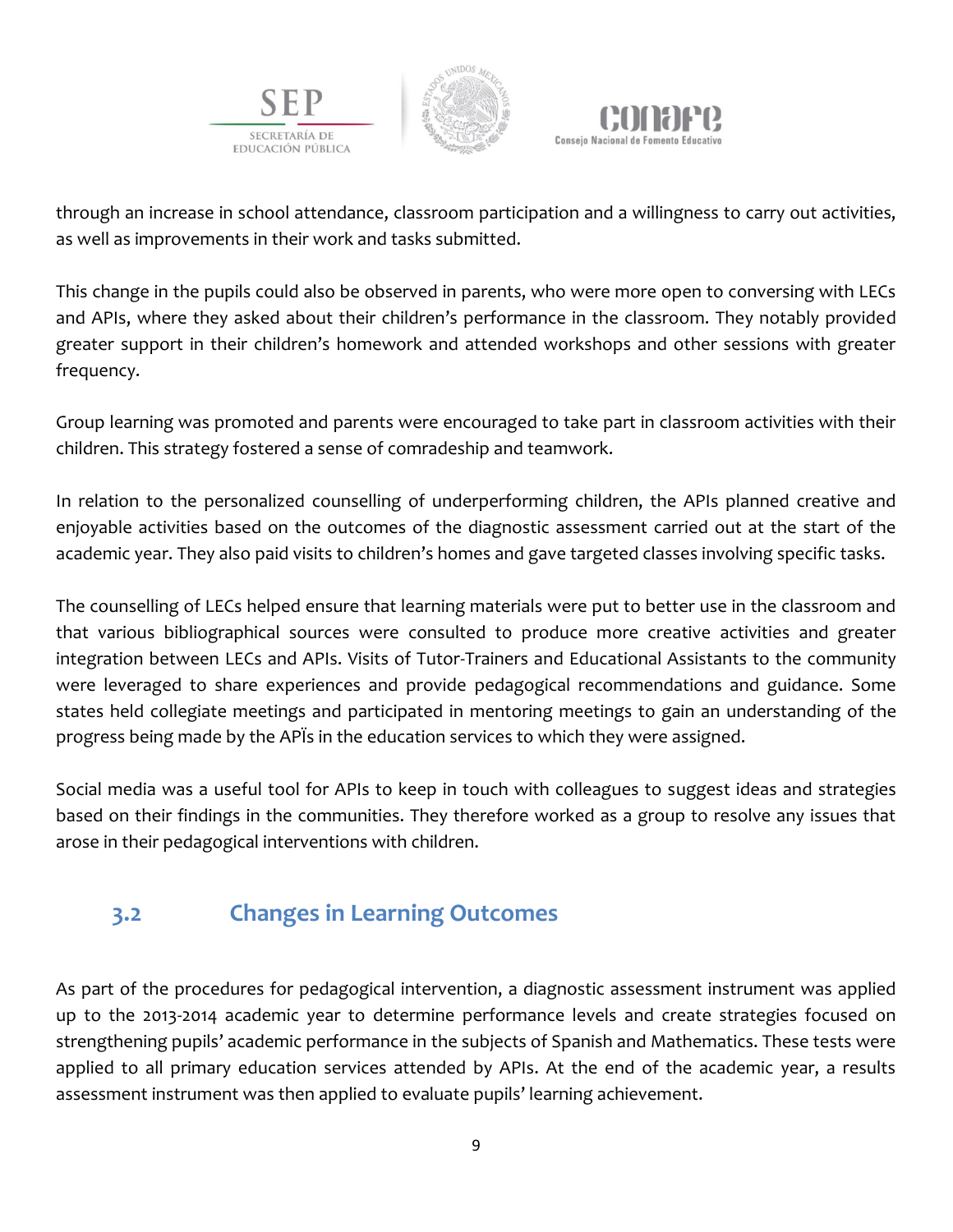





The diagnostic assessment is not used for first-grade pupils, since they have just started primary school.

Both instruments were developed in accordance with the content specifications for each level of primary school education, and are grouped into subject areas which enable these assessment instruments to be designed:

- *Spanish*: Reading Comprehension, Linguistic Reflection and Written Expression.
- *Mathematics*: Number Sense and Algebraic Thought, Shape, Space and Measurement, Information Processing.

The results outlined below show the difference in percentage points $^4$  between the percentage of correct answers obtained in the diagnostic assessment, and the percentage obtained in the results assessment. As such, all graphs show the percentage of correct

answers obtained by pupils on the Y axis.

### **Spanish**

Generally, Spanish performance increased by between **13** (second grade) and **25** (fourth and sixth grade) percentage points when we compare the diagnostic assessment with the results assessment.







If we analyze each subject area<sup>5</sup> into which the test is divided, we observe that all grades that completed the assessment (second to sixth) increased their numbers of correct answers. This increase ranges from 16 (Reading Comprehension) to 22 points (Reading Reflection). Despite a significant increase obtained for written expression (19 points), pupils continue to record poor results in this area.

 $\overline{a}$  $<sup>4</sup>$  The amounts were rounded to the nearest whole number.</sup> 5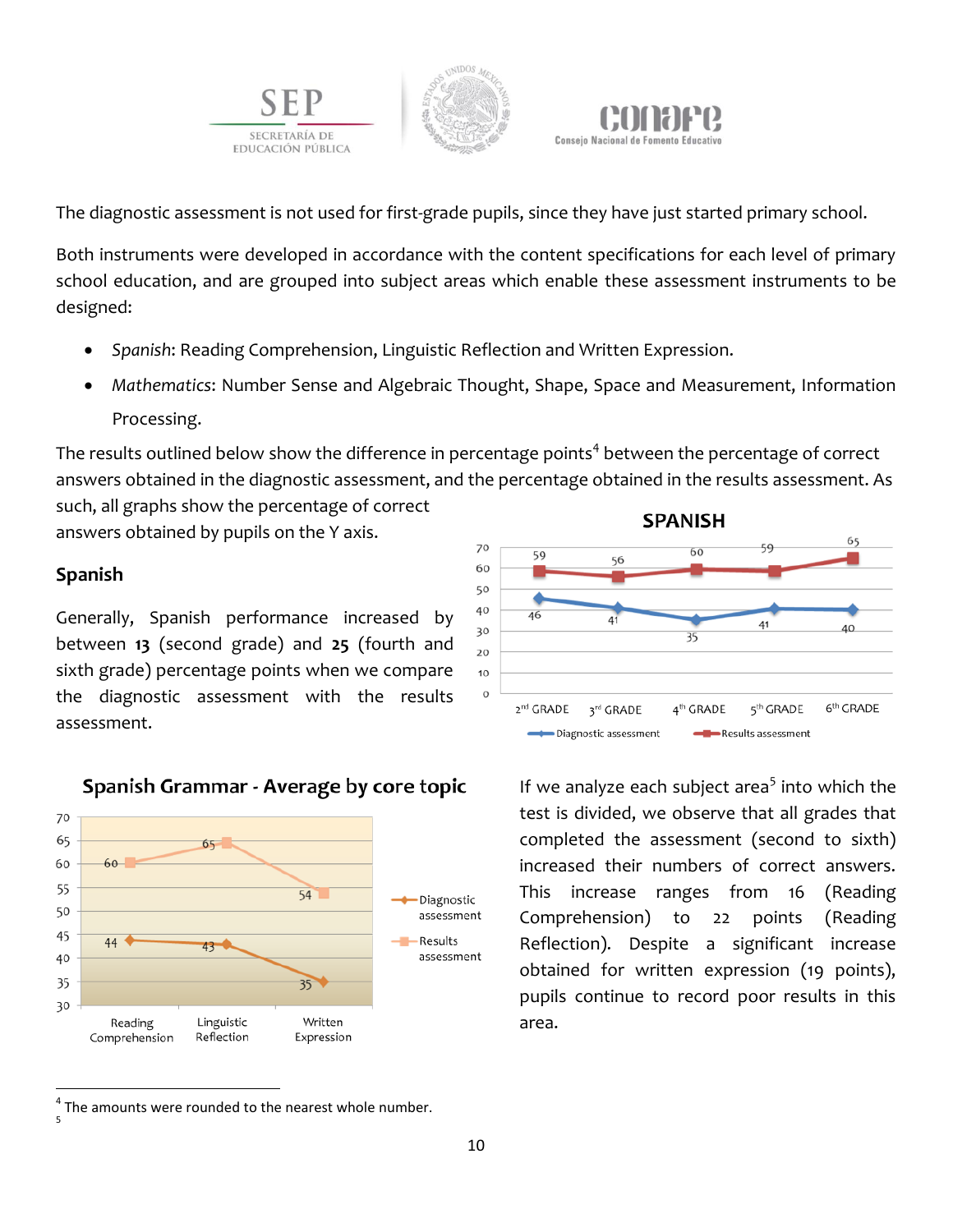





If we analyze each content area by each level, we observe that "Reading Comprehension" saw an increase of between **5** (second grade) and **28** percentage points (fourth grade) when we compare the diagnostic assessment with the results assessment.

On the other hand, "Linguistic Reflection" showed an increase of between **11** (third grade) and **36**  percentage points (sixth grade).





### **Written Expression**

Finally the "Written Expression" subject area produced poor results in the lower grades (second to fourth), although increases did range between 12 (second grade) and 25 percentage points (sixth grade). It was in the sixth grade that the greatest progress was observed.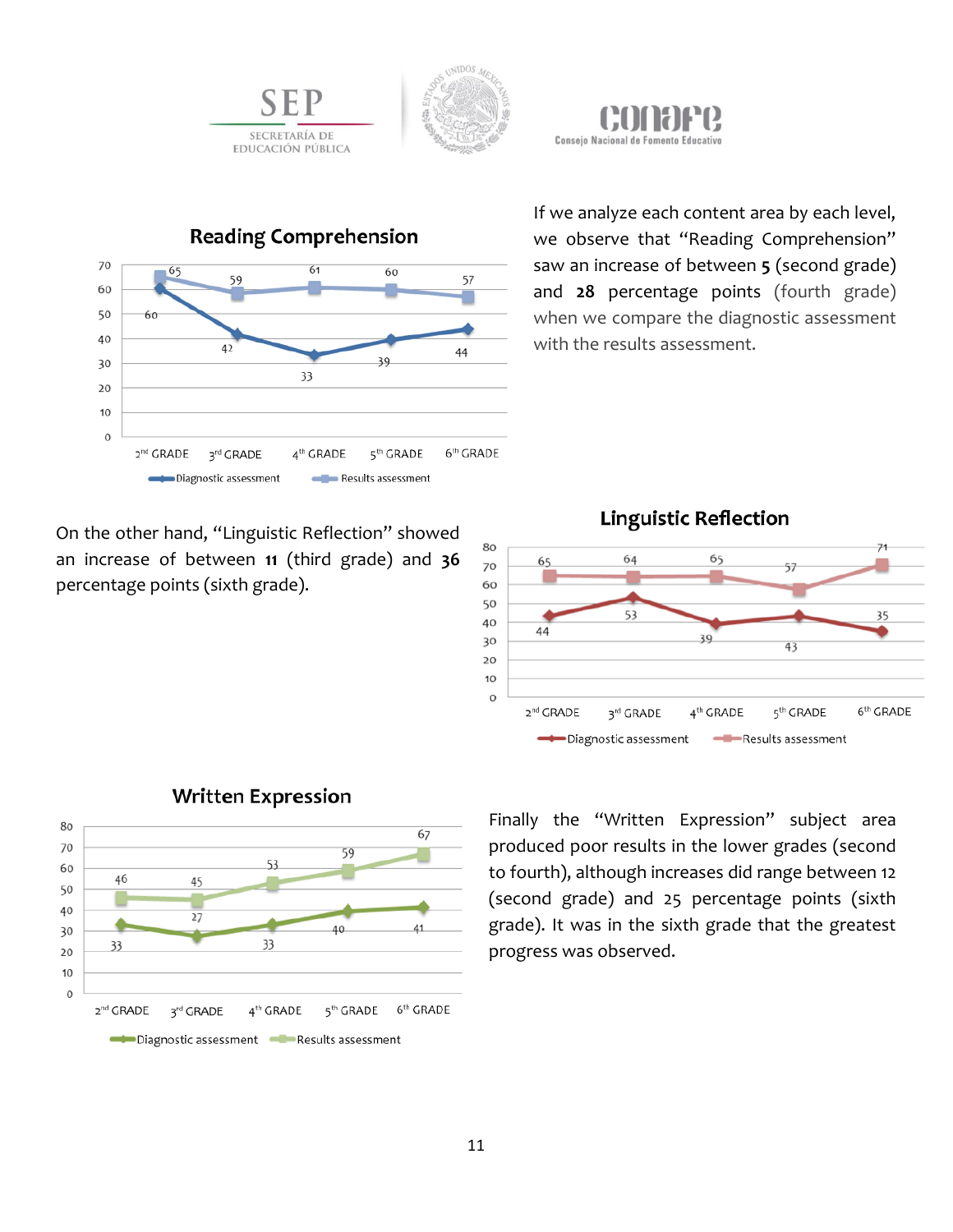



#### **Mathematics**



### **MATHEMATICS**

SECRETARÍA DE

EDUCACIÓN PÚBLICA

### **Mathematics: Average by Core Topic**

In the subject of mathematics, increases of between six (third grade) and 22 percentage points (fourth and



As for "Measurement", the slowest progress was achieved by third grade pupils (the number of correct answers varied by just **7** points compared to the diagnostic assessment). All other grades showed an increase of between **14** (fifth grade) and **33** percentage points (fourth grade).

sixth grade) were achieved. If we look at the progress in each thematic area, pupils of all grades showed improvement in each area, with a higher increase obtained for Geometry (20 points) than Information Processing (15 points).

In the subject area of "Numbers, their operations and relationships between them", we observe an increase of between nine percentage points (sixth grade) and **31** percentage points (fifth grade).



#### Measurement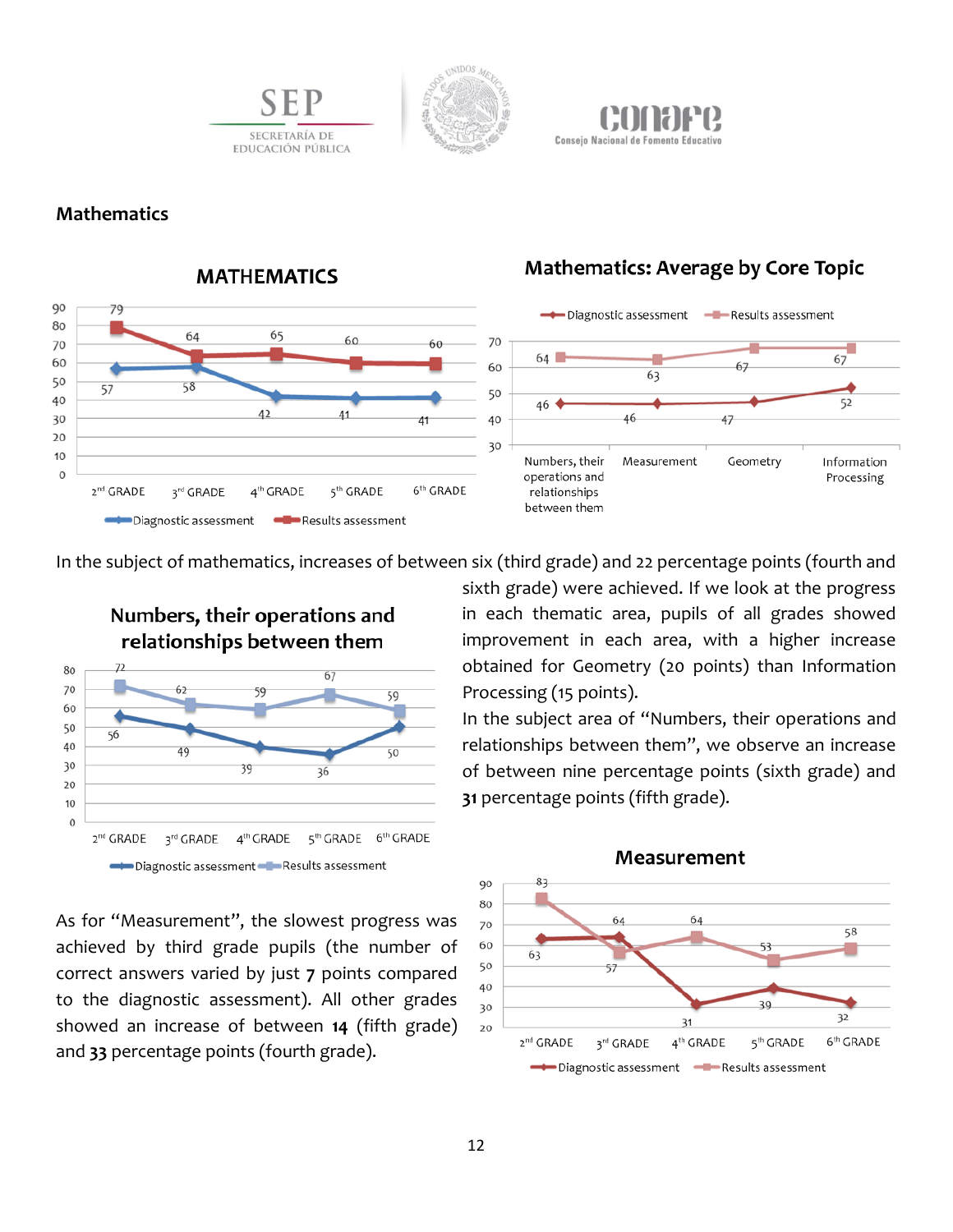







"Geometry" shows an increase of between one (fourth grade) and 32 percentage points (third grade).

Finally, the analysis of the results produced in the area of "Information Processing" shows that, of all grades, third-grade students achieved the smallest increase (eight percentage points). On the other hand, fourth grade obtained the largest increase, of 25 points.



### **4. Changes and Improvements to Strategy: Theory and Mechanisms**

In the 2013-2014 academic year, API participation was consolidated through mentoring meetings held twice a month in CONAFE's regional centers, which serve as spaces for the training of educational figures in subjects consistent with the children's education.

The participation of APIs in mentoring meetings strengthens the pedagogical activities of Leaders for the Education of the Community (LECs) that are not directly supported by the API, since the counsellor participates in mentoring meetings attended by all LECs in the region, at which training activities and workshops are held.

The API imparts pedagogical courses and workshops and gives specific recommendations to the LECs for working with teaching and bibliographical materials, as well as providing concrete pedagogical strategies to develop communication and mathematical skills. Meetings facilitate conversation, analysis and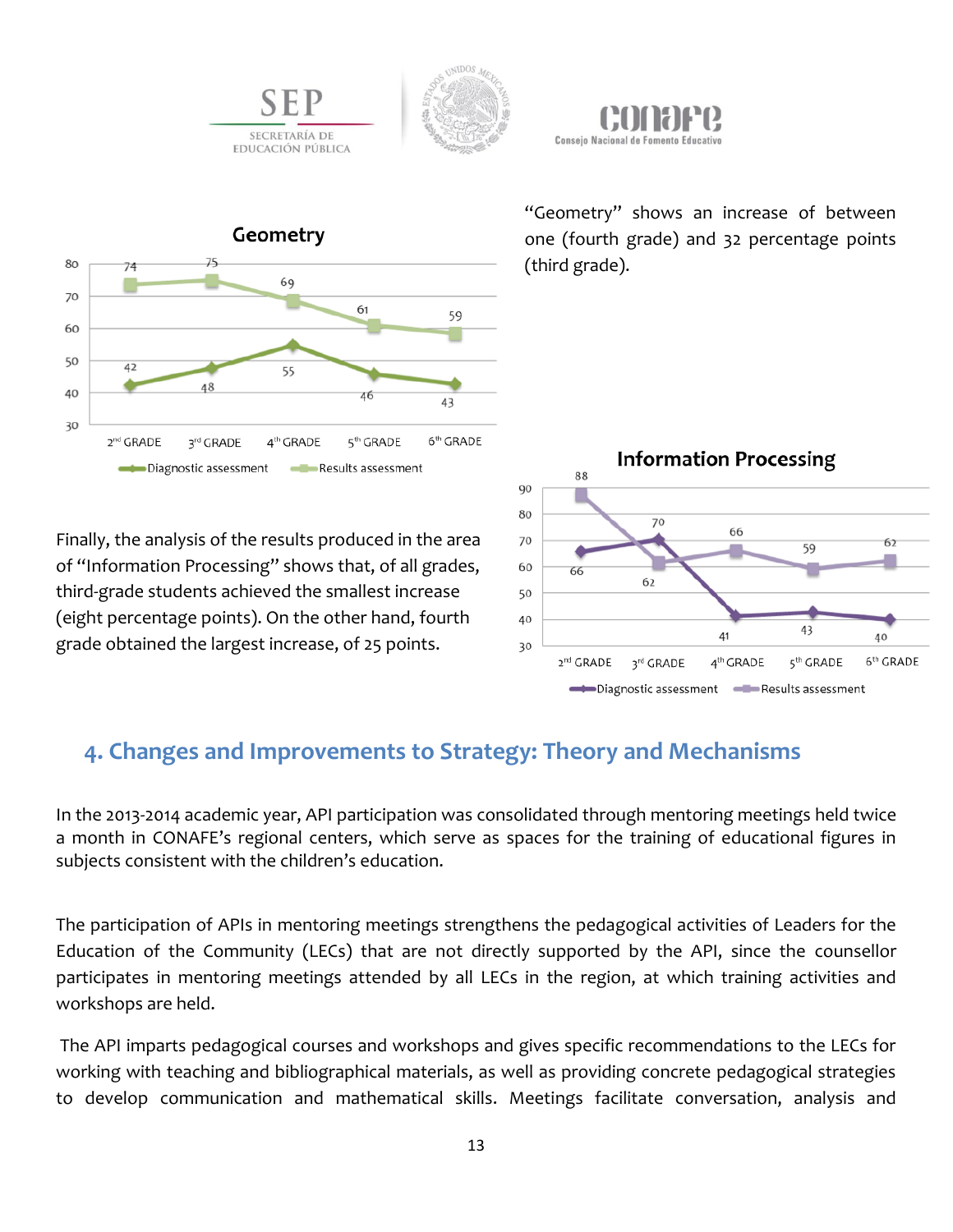





reflection over strategies to improve learning. On the other hand, the API-counseled Leaders informally share their learning experiences gained from counselling with other educational figures.

To achieve better results in recruiting Itinerant Pedagogical Counsellors, a collaboration agreement was signed with the National University of Pedagogy, one of the universities that produces most teaching graduates in the country, which we hope to involve in performing cooperative group activities to develop programs and projects in the areas of teaching, research, provision of social services and professional practices, to facilitate the promotion and extension of the social scope of the functions essentially pursued.

In relation to strategy materials, the API handbook and the pupil follow-up booklet were updated, which contain a record of teacher shadowing activities: Leader for the Education of the Community (LEC) and parental intervention in education. This facilitates the follow-up of API actions and enables achievements to be reported in relation to the strategy's three beneficiaries.

The pedagogical line of intervention was refocused together with Leaders for the Education of the Community, with API playing a facilitating role by shadowing the LEC training process throughout the academic year, the main aim of which is to guide and strengthen the pedagogical practices of LECs in the classroom; particularly in relation to the proper implementation of CONAFE's pedagogical model for community primary education: Discuss and Discover. This is aligned with the training model implemented for LECs, who - we must not forget - are young adults between the ages of 16 and 29, with a higher secondary education, who receive intensive training for a five-week period to enable them to perform education work. The API thus contributes to compensatory education and the implementation of a primary education model (knowledge to excite the process for written language acquisition, and the learning of mathematics and discipline) that facilitates pupils' learning.

Materials were simplified to encourage parental participation with the aim of offering LECs and APIs specific activities that could develop parental skills during the academic year. This change allows a clearer understanding of the tasks of both roles, and enables CONAFE's basic education services to be integrated into activities that relate to families in the community.

### **5. Success Factors**

Presently, efforts are being made to meet the goal of achieving equality and quality as quickly as possible, and for the same learning and development possibilities to be offered to all children to help ensure that the knowledge society provides the same learning opportunities to everyone, rather than just to those groups, communities, families and people who have the necessary means to acquire significant and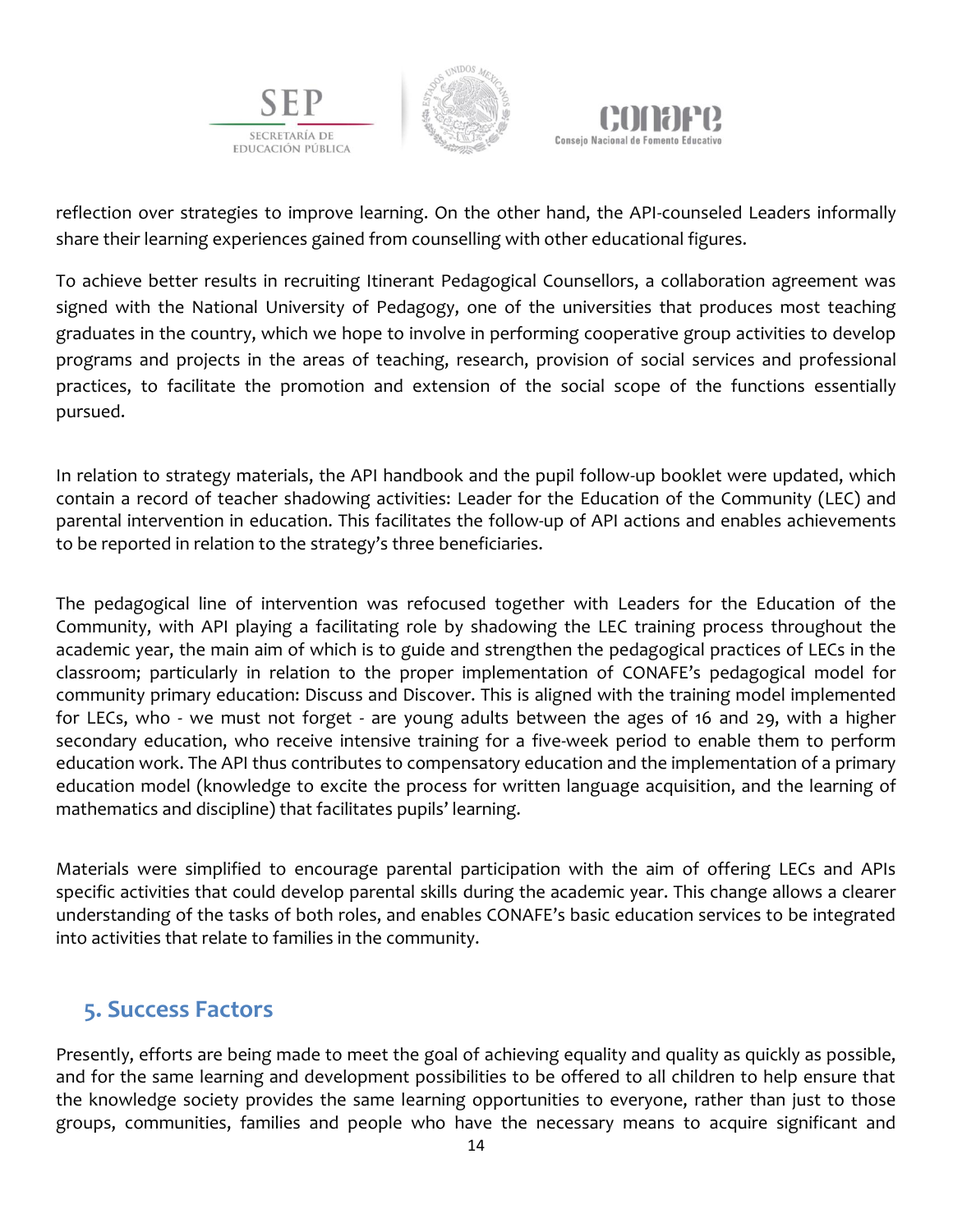





relevant knowledge. In this context, through the three intervention aspects of the **Itinerant Pedagogical Counselling** strategy: Pupils, Teachers and Parents help prevent education from accentuating disparities between population sectors, which could widen the cognitive breach that is the main obstacle to a global knowledge economy.

The **Itinerant Pedagogical Counselling** strategy joins forces with innovative education programs and actions in the community to improve the learning outcomes of underachieving pupils at risk of failing or dropping out of school.

Positive results have been achieved through the **Itinerant Pedagogical Counselling** strategy, which are reflected in school assessments; the teaching skills of educational figures have also been strengthened, as have the parental skills of parents that have benefitted.

Furthermore, we have observed unforeseen positive collateral impacts that have given added value to the strategy. These impacts include the following:

- There is an improvement in the learning outcomes of pupils that have not received individual API counselling, since the community instructor implements the strategies and recommendations shared by the counsellor to improve the learning outcomes of all pupils.
- The personal and professional development of Leaders for the Education of the Community is promoted. As an education professional, the API encourages the LECs to become involved in a process of ongoing professional development.
- The community's social fabric is rebuilt through the promotion of the active, inclusive and democratic participation of the community's members. The API facilitates group work in the community through its direct and indirect actions, thus bringing benefits to education and quality of life.
- The professional training of APIs is enhanced as their experience and rollout of counselling processes in all three aspects contributes significantly to the development of their professional teaching skills.

Even though the strategy is focused on school education, children achieve a better quality of life as they receive better attention from LECs and their parents through close communication that facilitates children's emotional development, improves their diet and hygiene, and reduces violence between children.

With the strategy's expansion to schools administrated under the national education system, Itinerant Pedagogical Counselling is clearly an innovative proposal that can be applied to any basic education model.